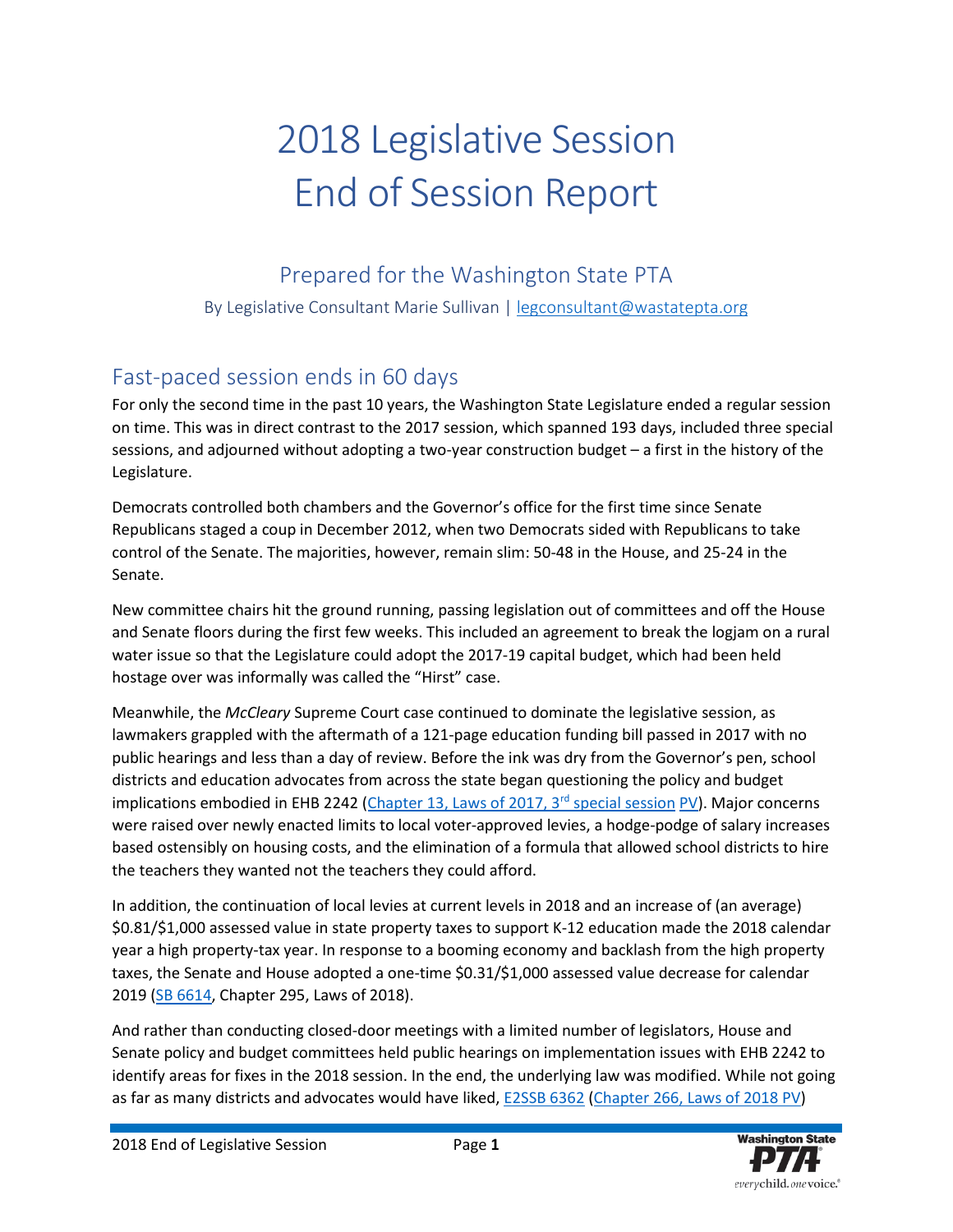makes technical and policy changes, and attempts to address some of the implementation issues, as well as meeting the Court's requirement to accelerate educator salaries to the 2018-19 school year. When passing the bill, lawmakers agreed that additional changes still may be necessary, but recognized the modifications in E2SSB 6362 as elements that could be addressed in a short, 60-day legislative session. The bill was signed into law March 27, with vetoes of section 402 (one-year delay of professional learning days) and section 408 (OSPI accounting procedures and rules).

Even-numbered years are usually reserved for small, moderate tweaks to two-year operating, capital and transportation budgets, passing a handful of "hero bills" to bolster certain campaigns or address emergent issues, and to resurrect bills from the previous session that failed to win majority support. (Bills introduced in odd-numbered-year sessions that don't pass can be brought forward again, often without hearings, in the even-numbered-year sessions.)

As previously mentioned, with a 2017-19 capital budget stalled in the 2017 session, after passing a "Hirst fix," legislators adopted SSB 6090 [\(Chapter 2, Laws of 2018](http://lawfilesext.leg.wa.gov/biennium/2017-18/Pdf/Bills/Senate%20Passed%20Legislature/6090-S.PL.pdf) [PV\)](http://lawfilesext.leg.wa.gov/biennium/2017-18/Pdf/Bills/Vetoes/Senate/6090-S.VTO.pdf) only 11 days into the start of session. Pent-up demand for equal pay, reproductive health care for women, a state Voting Rights Act, school breakfasts and much more spurred the frenetic pace of a Legislature that wanted to end on time without raising taxes. However, it could be argued that the latter aversion was less of a policy decision and more a result of a robust economy that forecast growth over the next four years.

For Washington State PTA, 2018 was a solid year for advancing priorities, adopted positions and resolutions. In particular, action was taken on all of the Top 5 issues and on most of the adopted positions. Parents testified nearly 30 times before legislative policy and budget committees, and the informal Olympia Lobby Day in January included meetings with House and Senate leadership and Lieutenant Governor Cyrus Habib.

The following summarizes 2018 legislative actions related to priorities, adopted positions and resolutions.

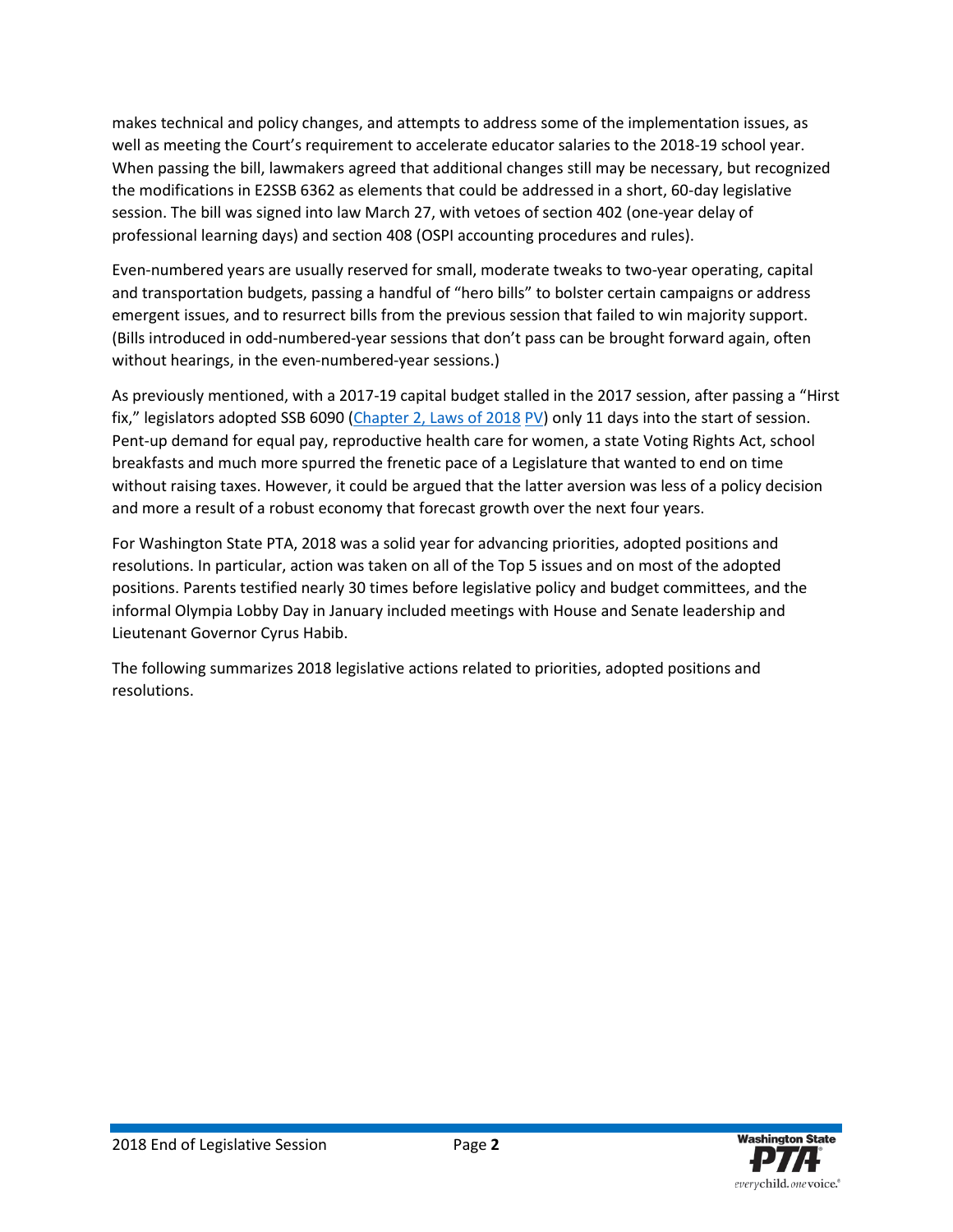#### 2018 Session "Wins"

#### Top 5

| <b>Topic</b>                     | <b>Position Objectives</b>                                                                                                                                                                                                                               | <b>Status</b>                                                                                                                                                                                                                                                                                                                                                                                                                                                                          | <b>Success</b> |
|----------------------------------|----------------------------------------------------------------------------------------------------------------------------------------------------------------------------------------------------------------------------------------------------------|----------------------------------------------------------------------------------------------------------------------------------------------------------------------------------------------------------------------------------------------------------------------------------------------------------------------------------------------------------------------------------------------------------------------------------------------------------------------------------------|----------------|
| <b>Social Emotional Learning</b> | Prioritize school climate through SEL; integrate SEL<br>and trauma-informed practices; ensure adequate<br>staffing of psychologists, counselors, social workers,<br>behavioral specialists, and nurses in schools.                                       | The SEL benchmarks work group funded at<br>$\bullet$<br>\$100,000 in 2017-19 operating budget;<br>HB 1377 supports collaboration time and<br>defines certain positions.                                                                                                                                                                                                                                                                                                                |                |
| Amply Fund Basic<br>Education    | Keep the promise made to the children of<br>Washington state in the McCleary decision to amply<br>fund basic education; funding solutions must be<br>progressive revenue sources that do not cut services<br>or redistribute existing education funding. | SB 6362 expedited educator salaries to<br>meet the Sept. 1, 2018 deadline (per Court<br>November 15 <sup>th</sup> Order), in time for the<br>2018-19 school year.<br>The bill made several changes, including<br>increasing special education funding and<br>smoothing cliffs in targeted LAP funding.<br>Particularly troubling is the limit on local<br>levies to \$1.50/\$1,000 assessed value that<br>remains and hinders districts' abilities to<br>support programs voters want. |                |
| Closing the Opportunity<br>Gap   | Provide teacher training and student supports that<br>include effective solutions to close the educational<br>opportunity gap by: completing implementation of<br>EOGOAC recommendations and implementing the<br>2016 HB 1541.                           | In the 2017 session, the legislature<br>adopted an Integrated Student Supports<br>Protocol; OSPI is holding final hearings on<br>discipline rules in Spring 2018.                                                                                                                                                                                                                                                                                                                      |                |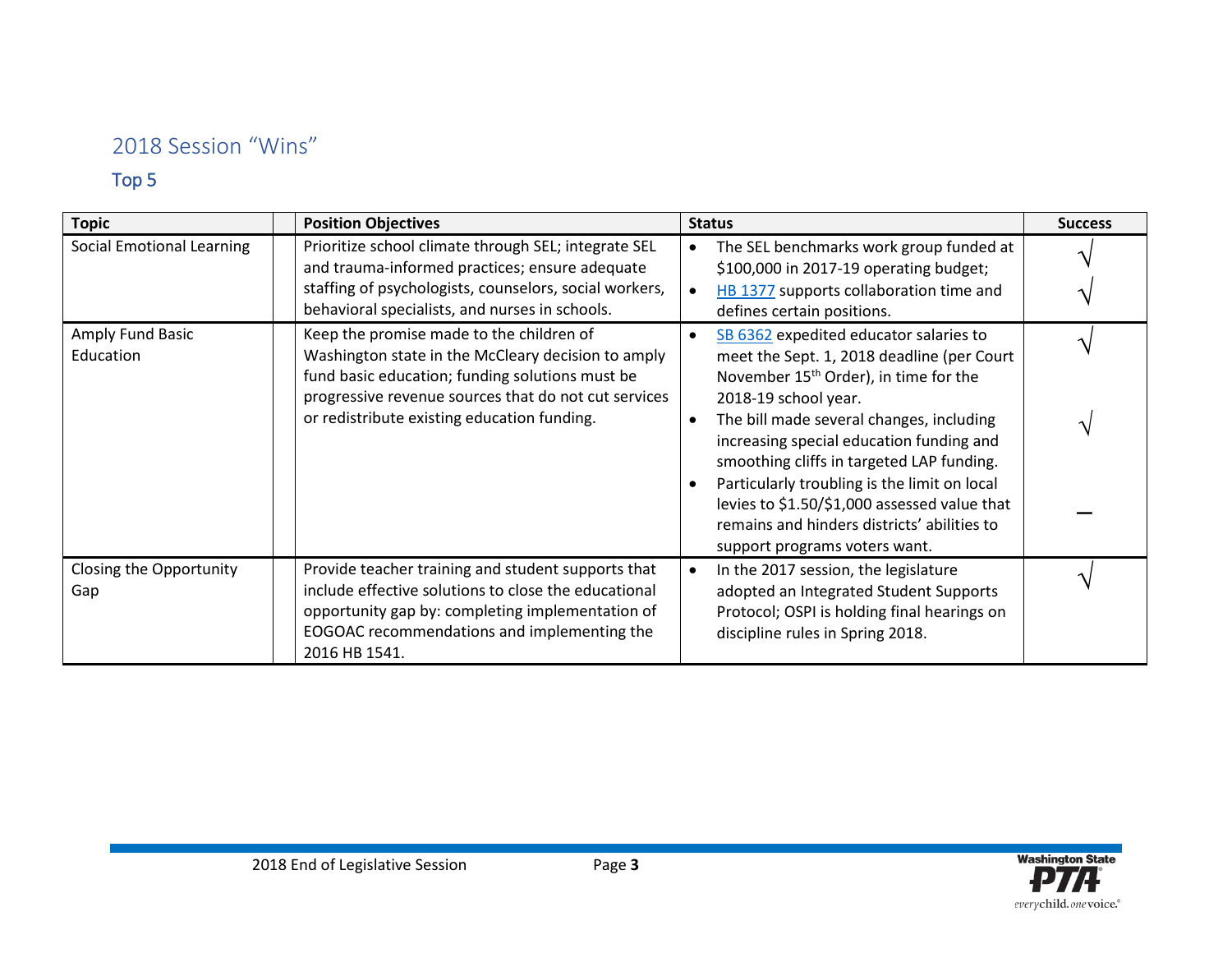| <b>Topic</b>                    | <b>Position Objectives</b>                                                                                                                                                                                                                                   | <b>Status</b>                                                                                                                                                                                                                                                                                                 | <b>Success</b>  |
|---------------------------------|--------------------------------------------------------------------------------------------------------------------------------------------------------------------------------------------------------------------------------------------------------------|---------------------------------------------------------------------------------------------------------------------------------------------------------------------------------------------------------------------------------------------------------------------------------------------------------------|-----------------|
| Standards for<br>Paraeducators  | Establish statewide standards, training, and career<br>development for para-educators; set minimum<br>employment standards, certification, and<br>endorsements; and offer training for teachers who<br>use para-educators in their classroom and principals. | In the 2017 session, the Legislature<br>adopted a comprehensive para-educator<br>set of minimum employment standards,<br>created a Paraeducator Board to develop<br>standards, endorsements, training, etc.<br>SB 6388 in 2018 extended dates for<br>compliance.<br>2018 supplemental operating budget        | $\triangleleft$ |
| <b>Breakfast After the Bell</b> | Support legislation instituting and funding a<br>Breakfast After the Bell Program in high-needs<br>schools and initiate policies that encourage early<br>adoption of BAB programs at the district level.                                                     | included \$250,000 to support training.<br>HB 1508 requires schools with 70% of<br>higher poverty level to implement<br>Breakfast after the Bell programs,<br>beginning in the 2019-20 school year.<br>2018 supplemental operating budget<br>included \$1.2 million to support<br>implementation of the bill. |                 |

#### Also Supported Positions Adopted at Legislative Assembly

| <b>Topic</b>                                             | <b>Position Objectives</b>                                                                                                                                                                                                                                  | <b>Status</b>                                                                                                                                                                                                                                                                | <b>Success</b> |
|----------------------------------------------------------|-------------------------------------------------------------------------------------------------------------------------------------------------------------------------------------------------------------------------------------------------------------|------------------------------------------------------------------------------------------------------------------------------------------------------------------------------------------------------------------------------------------------------------------------------|----------------|
| Addressing the Teacher<br>Shortage                       | Support legislation or policies that improve the<br>teacher pipeline, to recruit and retain effective<br>educators, especially in high-demand, hard-to-fill<br>positions, in remote locations, or high-poverty<br>schools through specific activities.      | HB 1827 was the omnibus teacher<br>shortage bill. While it passed the House,<br>the bill failed to pass the Senate.<br>Several bills to modify the retire/rehire<br>restrictions failed in 2018.                                                                             |                |
| <b>Best Practices for School</b><br><b>Meal Policies</b> | Initiate or support legislation or policies that: set<br>aside 20 minutes of seated lunch time; promote<br>Recess before Lunch; prohibit meal debt policies<br>that shame or punish students; promote policies<br>that increase access to school breakfast. | HB 2610 addresses school meal policies,<br>including prohibiting school personnel,<br>school district personnel, and school<br>volunteers from taking any action that<br>would publicly identify a student who<br>cannot pay for a school meal or previously<br>served meal. |                |

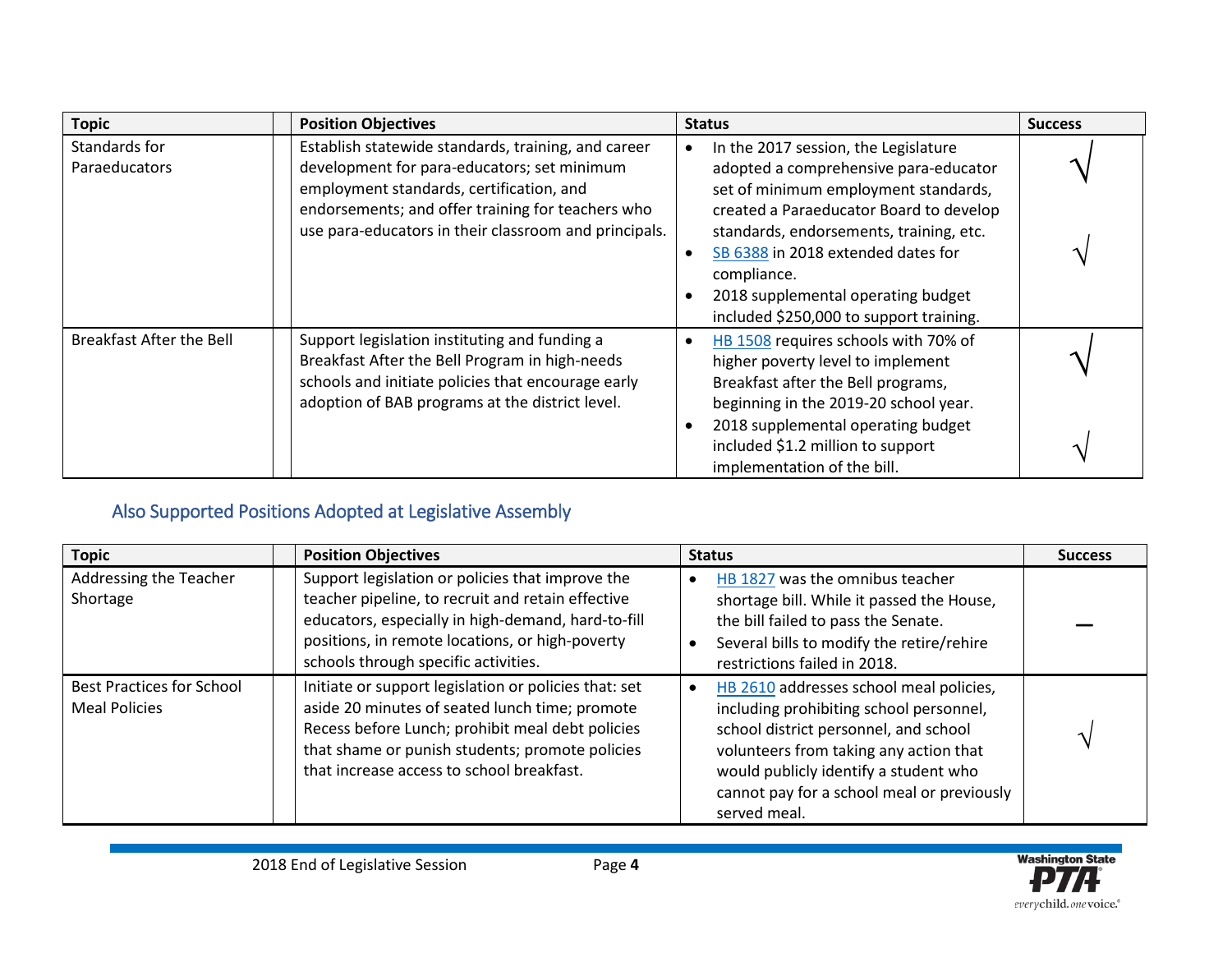| <b>Topic</b>                                          | <b>Position Objectives</b>                                                                                                                                                                                                                                  | <b>Status</b>                                                                                                                                                                                                                                                                                                                                                                                                                                                                                                                                                             | <b>Success</b> |
|-------------------------------------------------------|-------------------------------------------------------------------------------------------------------------------------------------------------------------------------------------------------------------------------------------------------------------|---------------------------------------------------------------------------------------------------------------------------------------------------------------------------------------------------------------------------------------------------------------------------------------------------------------------------------------------------------------------------------------------------------------------------------------------------------------------------------------------------------------------------------------------------------------------------|----------------|
| Career-connected learning,<br>CTE and STEM            | Support career-connected learning K-12 programs<br>that inspire, provide training, CTE and weave real-<br>life career options in STEM, manufacturing, etc. into<br>K-12 classrooms.                                                                         | HB 1600 establishes the Work-Integrated<br>$\bullet$<br>Learning Initiative (Initiative) to promote<br>work-integrated learning experiences for<br>students through programs at schools<br>selected to participate in the Initiative.<br>The bill also creates a temporary Work-<br>Integrated Learning Advisory Committee.<br>HB 2685 directs OSPI and the State Board<br>of Community & Technical Colleges to<br>examine opportunities for promoting<br>registered pre-apprenticeship and<br>registered youth apprenticeship<br>opportunities for high school students. |                |
| Dual Credit Equality &<br>Support                     | Establish a coordinated, evidence-based policy for<br>granting as many undergraduate credits as possible<br>to students who have received a passing grade on<br>any dual credit course exam; support expansion of<br>programs and funding for credit exams. | SB 5917 requires institutions of higher<br>$\bullet$<br>education to establish a coordinated,<br>evidence-based policy for granting credit<br>to students who successfully complete<br>International Baccalaureate and<br>Cambridge International examinations. (In<br>2017 Advanced Placement courses were<br>the focus of these policies.)                                                                                                                                                                                                                              |                |
| <b>Engaging Families in</b><br><b>Student Success</b> | Adopt a clear definition and title for Family<br>Engagement Coordinators and expand funding to at<br>least 1.0 FTE Family Engagement Coordinator per<br>school, starting with high-poverty schools first.                                                   | HB 1618 would have created a single<br>$\bullet$<br>definition of a Family and Community<br>Engagement Coordinator and would have<br>required districts to spend funding<br>allocated to school districts for family and<br>community engagement coordinators only<br>for family and community engagement<br>purposes.                                                                                                                                                                                                                                                    |                |

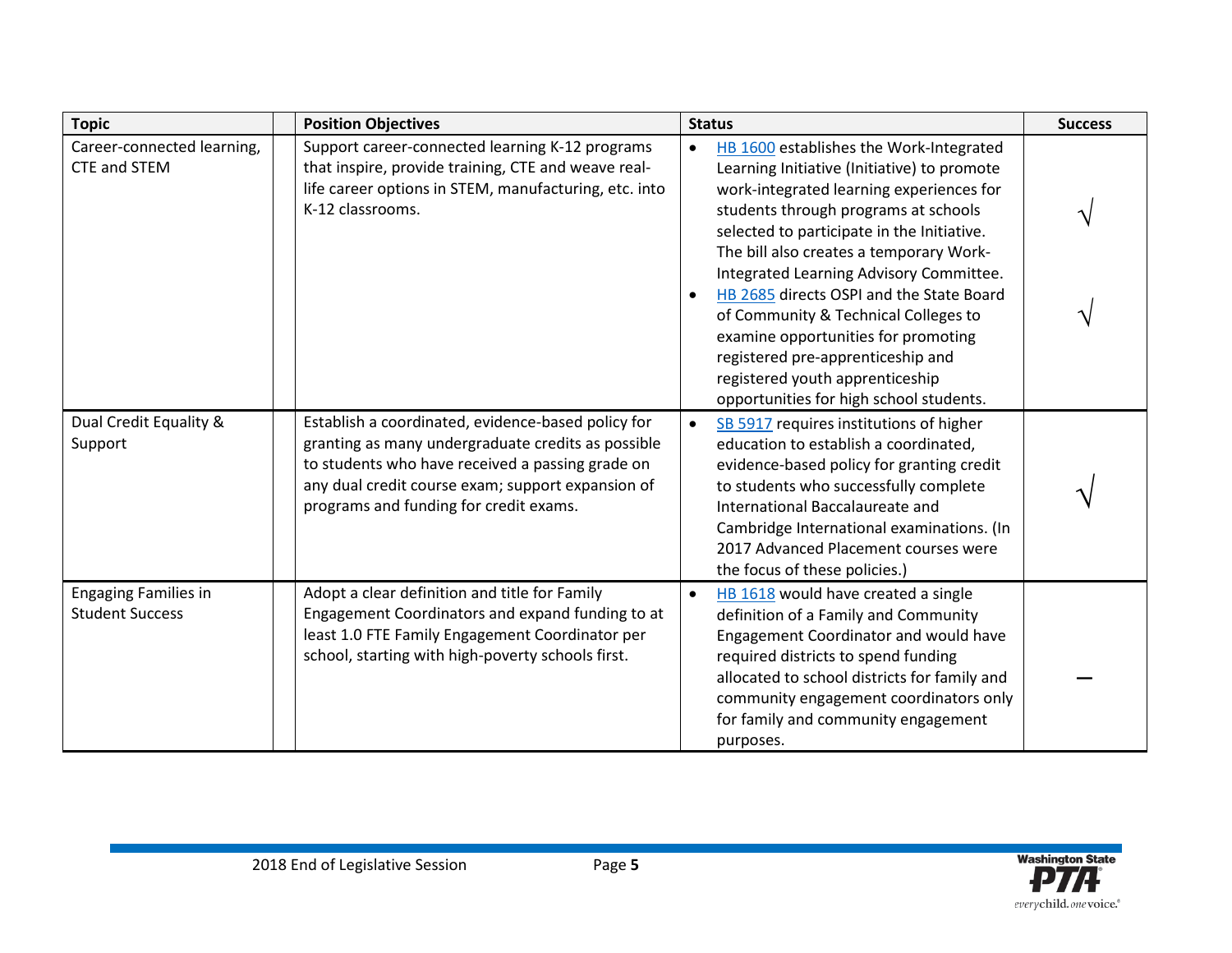| <b>Topic</b>                                                     | <b>Position Objectives</b>                                                                                                                                                                                                                                                                          | <b>Status</b>                                                                                                                                                                                                                                                                                                                                                                                                                                                                                                                                                                                                                                                                                                                                                                                                                                                            | <b>Success</b> |
|------------------------------------------------------------------|-----------------------------------------------------------------------------------------------------------------------------------------------------------------------------------------------------------------------------------------------------------------------------------------------------|--------------------------------------------------------------------------------------------------------------------------------------------------------------------------------------------------------------------------------------------------------------------------------------------------------------------------------------------------------------------------------------------------------------------------------------------------------------------------------------------------------------------------------------------------------------------------------------------------------------------------------------------------------------------------------------------------------------------------------------------------------------------------------------------------------------------------------------------------------------------------|----------------|
| <b>Equity for Highly Capable</b>                                 | Achieve equitable and full identification within all<br>demographic groups for participation in HiCap<br>programs, especially for: low-income students,<br>students with learning and other disabilities, ELL,<br>and students of color, using evidence-based best<br>practices for identification. | SB 6362, Section 105, requires school<br>$\bullet$<br>districts to use multiple objective criteria<br>to identify students who are among the<br>most highly capable. Multiple pathways<br>for qualifications must be available and no<br>single criterion may disqualify a student<br>from identification.<br>HB 2927, a more detailed HiCap bill, did<br>not pass.                                                                                                                                                                                                                                                                                                                                                                                                                                                                                                      |                |
| <b>Improving Educational</b><br><b>Outcomes for Foster Youth</b> | Increase high school and college graduation rates<br>through services which facilitate smooth transitions<br>between schools for foster youth at risk of not<br>receiving credit for work completed.                                                                                                | HB 2684 modifies requirements governing<br>$\bullet$<br>protocols developed by the Department of<br>Children, Youth, and Families and school<br>districts regarding the status and progress<br>of foster children by replacing references<br>to "foster children" with "children in out-<br>of-home care," and by requiring the<br>protocols to include additional protocols<br>for making "best interest" determinations<br>for students in out-of-home care.<br>Establishes requirements for making "best<br>interest" determinations for students in<br>out-of-home care. Requires school<br>districts to designate a foster care liaison<br>to facilitate district compliance with state<br>and federal laws related to students in<br>out-of-home care and to collaborate with<br>the DCYF to address educational barriers<br>for these students. Effective 9/1/18. |                |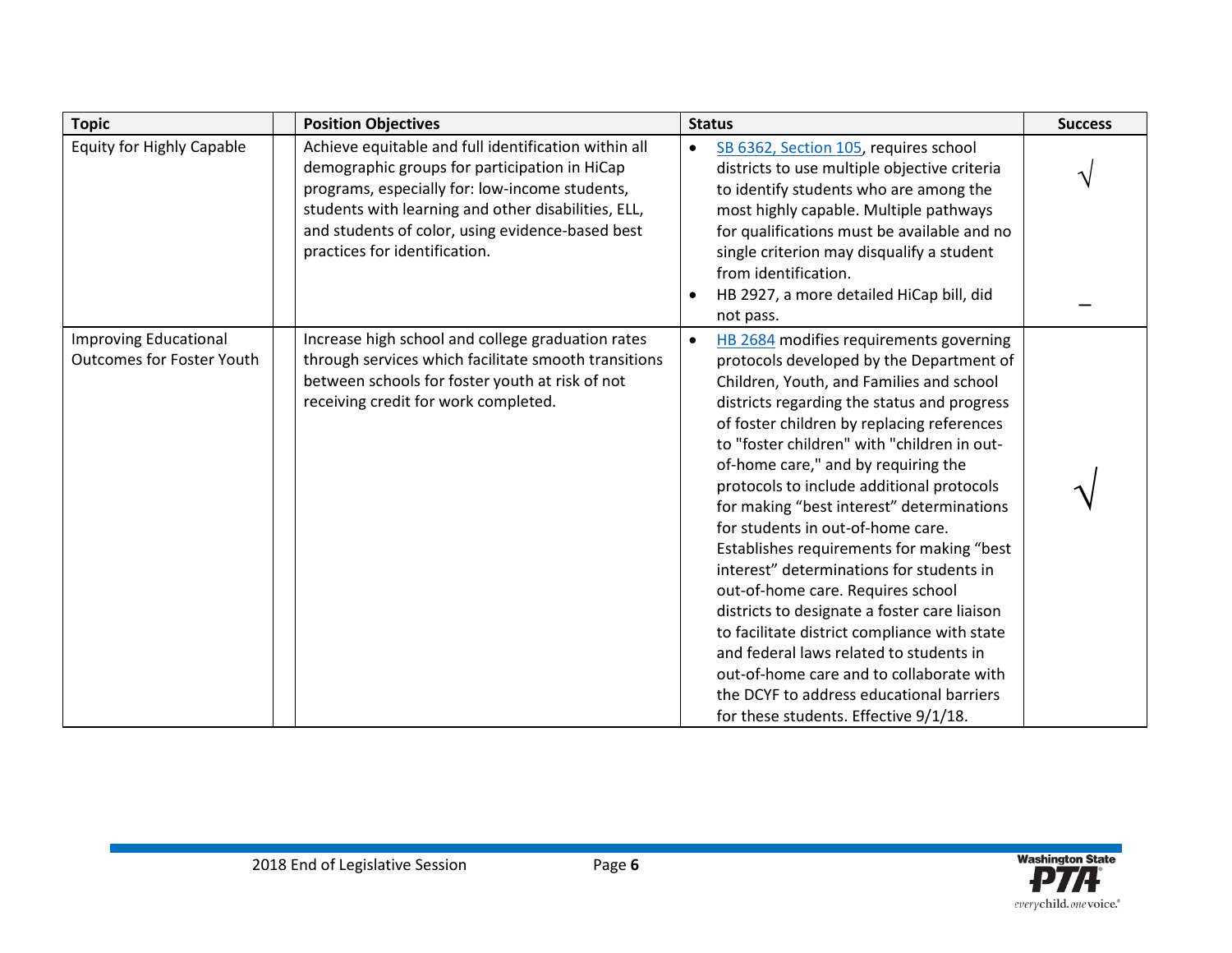| <b>Topic</b>                                                                 | <b>Position Objectives</b>                                                                                                                                                                                                                                                                                                                                                           | <b>Status</b>                                                                                                                                                                                                                                                                                                                                                                                                                                                                                                                                                                                                                                                                                                                                                                                  | <b>Success</b> |
|------------------------------------------------------------------------------|--------------------------------------------------------------------------------------------------------------------------------------------------------------------------------------------------------------------------------------------------------------------------------------------------------------------------------------------------------------------------------------|------------------------------------------------------------------------------------------------------------------------------------------------------------------------------------------------------------------------------------------------------------------------------------------------------------------------------------------------------------------------------------------------------------------------------------------------------------------------------------------------------------------------------------------------------------------------------------------------------------------------------------------------------------------------------------------------------------------------------------------------------------------------------------------------|----------------|
| Post-secondary/Higher<br><b>Education Access &amp;</b>                       | Increase access to and affordability of post-<br>secondary education, including associate and                                                                                                                                                                                                                                                                                        | The 2018 supplemental operating budget<br>$\bullet$<br>included an additional \$18.5 million for                                                                                                                                                                                                                                                                                                                                                                                                                                                                                                                                                                                                                                                                                               |                |
| Affordability                                                                | bachelor degrees, and career and technical degrees<br>and certificates with affordable tuition, while still<br>supporting "State Need Grants" and "College<br>Bound" scholarship programs.                                                                                                                                                                                           | <b>State Need Grants.</b><br>HB 1293 allows pledges for the College<br>$\bullet$<br>Bound program to be valid without a<br>parent or guardian's signature after<br>attempts have made to secure it.<br>HB 1452 expands the Washington State<br>Opportunity Scholarship to eligible<br>students who have been accepted into a<br>professional-technical certificate or<br>degree program approved by the State<br>Board for Community and Technical<br>Colleges and offered at a public institution<br>of higher education.<br>HB 1488 extends State Need Grants to<br>students who meet "Dreamer" eligibility.<br>SB 6087 allows GET participants to rollover<br>$\bullet$<br>units to the state's 529 plan.<br>SB 6101 would have created the<br>Evergreen Investment Scholarship<br>program. |                |
| <b>Preventing and Mitigating</b><br>the Impacts of Gender-<br>based Violence | Use awareness and prevention programs that<br>address sexual harassment and violence and engage<br>students in mandated respect and consent<br>curriculum; provide services to victims of sexual<br>harassment and violence; add training under Title IX;<br>include the need for enthusiastic consent as an<br>integral part of middle and high school sex<br>education curriculum. | HB 1539 establishes new and modified<br>$\bullet$<br>duties for OSPI related to a voluntary<br>coordinated program for the prevention of<br>child abuse and neglect, including<br>requiring the program to incorporate<br>provisions for the prevention of sexual<br>abuse of students in K-12 grade. Requires<br>OSPI, by June 30, 2019, to review any<br>existing curricula related to the prevention<br>of sexual abuse of students in K-12 grade.                                                                                                                                                                                                                                                                                                                                          |                |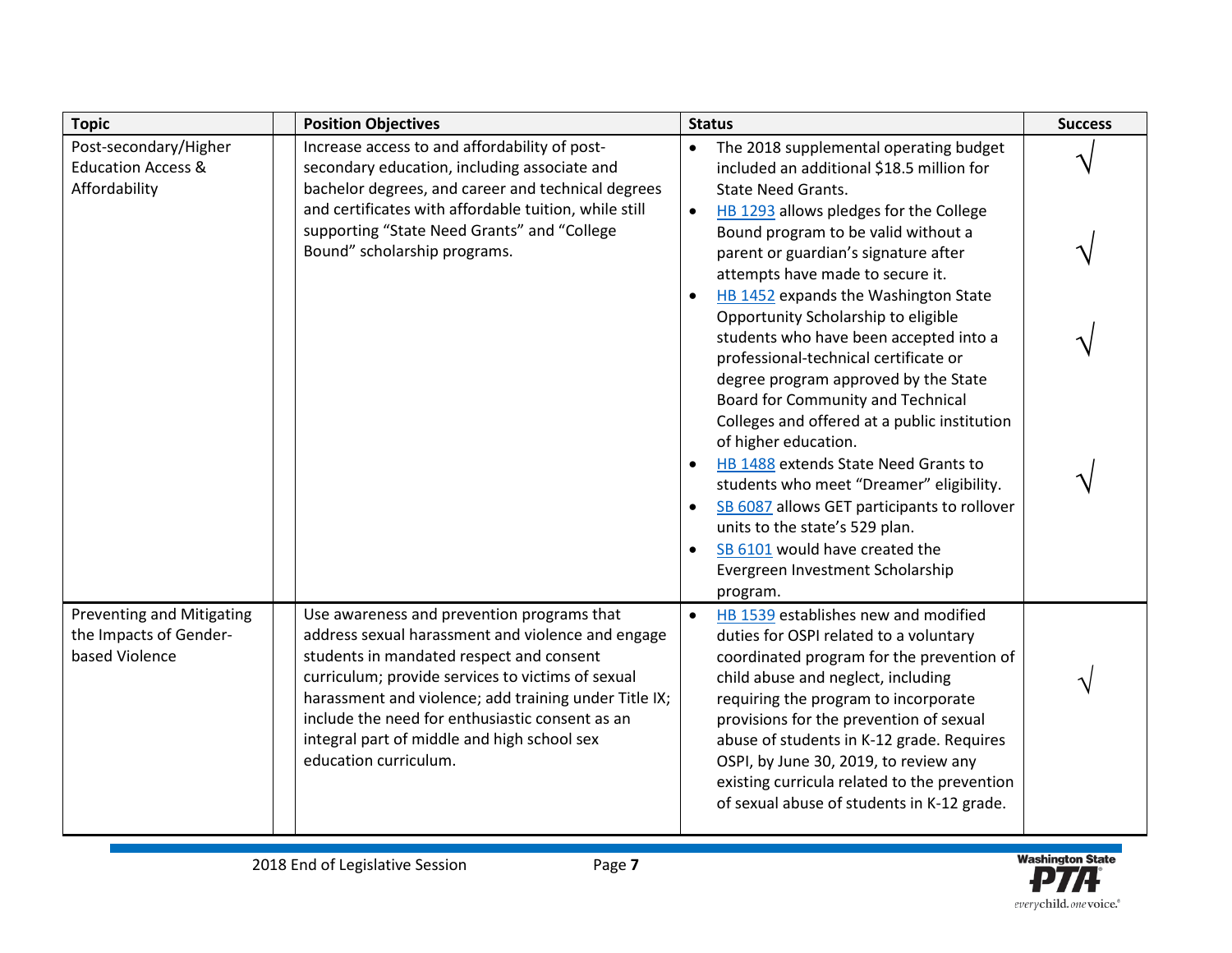| <b>Topic</b>                                      | <b>Position Objectives</b>                                                                                        | <b>Status</b>                                                                                                                                                                                                                                                                                                                                                                                                                                                                                                                                                                                                                                                                                                                                                                                                                                                                                                                                                                                                                                                                              | <b>Success</b> |
|---------------------------------------------------|-------------------------------------------------------------------------------------------------------------------|--------------------------------------------------------------------------------------------------------------------------------------------------------------------------------------------------------------------------------------------------------------------------------------------------------------------------------------------------------------------------------------------------------------------------------------------------------------------------------------------------------------------------------------------------------------------------------------------------------------------------------------------------------------------------------------------------------------------------------------------------------------------------------------------------------------------------------------------------------------------------------------------------------------------------------------------------------------------------------------------------------------------------------------------------------------------------------------------|----------------|
| Removing Barriers to<br><b>Implementing ECEAP</b> | Expand capacity by eliminating systemic barriers and<br>support quality early learning through multiple<br>means. | SB 6419 requires the Department of<br>$\bullet$<br>Children, Youth & Families to adopt rules<br>that allow the inclusion of children in<br>ECEAP whose family income is above 110<br>percent of the federal poverty level if the<br>number of such children equals not more<br>than 25 percent of total statewide<br>enrollment. Children who are over income<br>must be homeless or impacted by specific<br>developmental or environmental risk<br>factors that are linked by research to<br>school performance. As space is available,<br>children who are over income may be<br>included in ECEAP. Priority within this<br>group must be given to children who are<br>experiencing homelessness, involved with<br>the child welfare system, or have a<br>developmental delay or disability that<br>does not meet the eligibility criteria for<br>special education.<br>HB 2898/SB 6458 would have authorized<br>school districts to levy an additional<br>enrichment levy of up to \$0.25 per \$1,000<br>of assessed property value to support high<br>quality early learning programs. |                |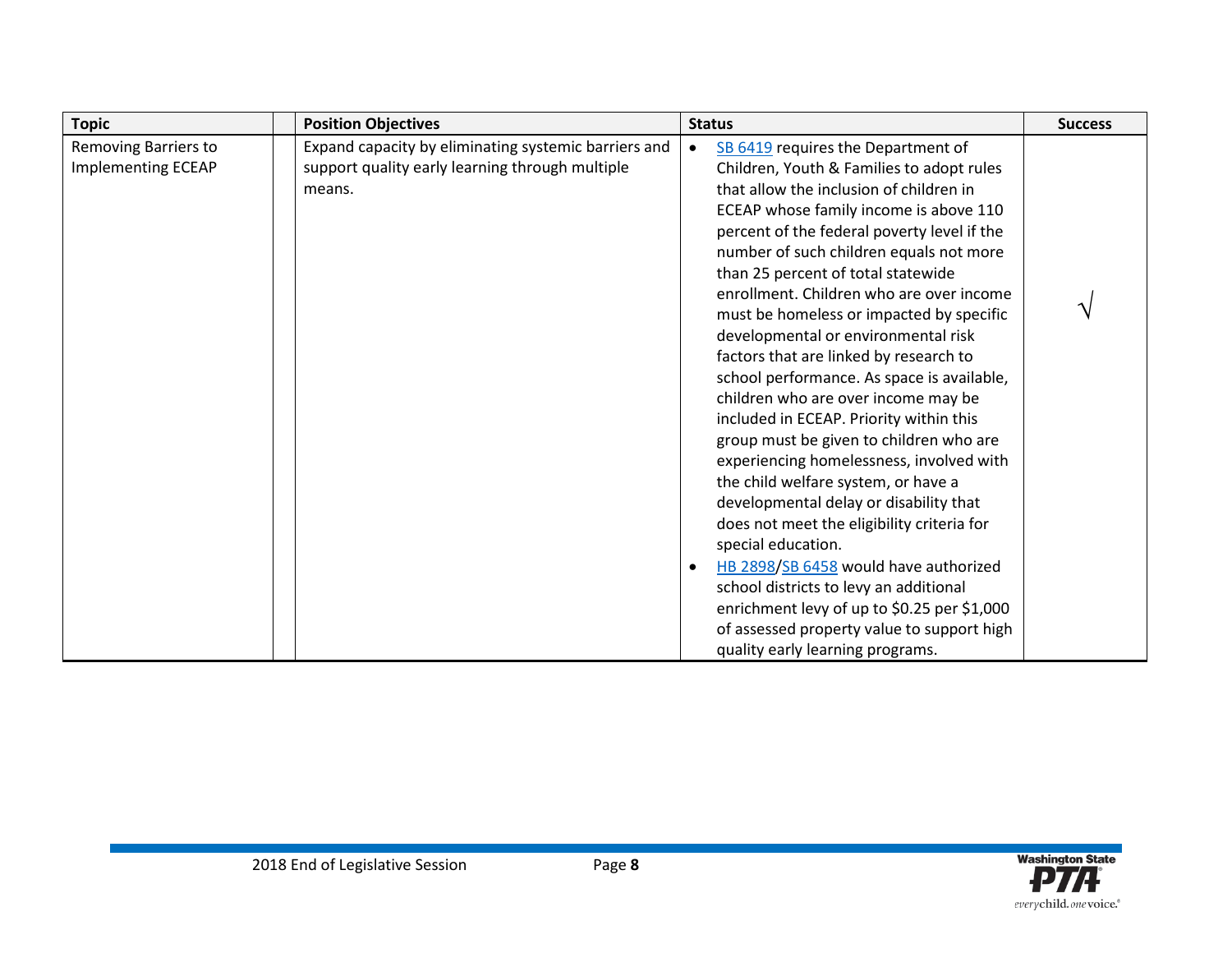| <b>Topic</b>                                           | <b>Position Objectives</b>                                                                                                                                                                                                                                                                                                                                                   | <b>Status</b>                                                                                                                                                                                                                                                                                                                                                                                                                                                                                                                                                                       | <b>Success</b> |
|--------------------------------------------------------|------------------------------------------------------------------------------------------------------------------------------------------------------------------------------------------------------------------------------------------------------------------------------------------------------------------------------------------------------------------------------|-------------------------------------------------------------------------------------------------------------------------------------------------------------------------------------------------------------------------------------------------------------------------------------------------------------------------------------------------------------------------------------------------------------------------------------------------------------------------------------------------------------------------------------------------------------------------------------|----------------|
| Restorative Justice and<br><b>School Safety</b>        | Enhance school safety by incorporating restorative<br>justice models in discipline processes while support<br>family and community-based alternatives to achieve<br>youth accountability. Reduce racial and ethnic<br>disparities by leveraging local school districts and<br>juvenile justice systems to institute equitable<br>policies on discipline, safety and justice. | OSPI adopting updated discipline rules<br>$\bullet$<br>Spring 2018.<br>HB 2848 would have required the<br>$\bullet$<br>development of a model policy and<br>recommended best practices related to<br>community truancy boards by December<br>1, 2018; and would have required the<br>Dept. of Commerce to regionally site<br>secure crisis residential centers that meet<br>therapeutic standards.                                                                                                                                                                                  |                |
| School Construction and<br><b>Class Size Reduction</b> | Provide stable and timely financing for school<br>construction, modernization, and safety needs;<br>update the square footage allocation formula;<br>replace the 60% super-majority with a simple<br>majority for school bonds; and extend the K-3<br>Classroom grant program.                                                                                               | Section 7026 of the 2017-19 capital<br>budget (SB 6090) created the Joint<br>Legislative Task Force on Improving<br>Funding for School Construction. The task<br>force is comprised of four House and four<br>Senate members and two school districts.<br>HB 2953/SB 6531 would have modified<br>the School Construction Assistance<br>Program to increase the student space<br>allocation and reflected more actual<br>construction costs, phased in over<br>multiple years.<br>SB 6246 and SJR 8213 would have lowered<br>the percentage to pass school bonds from<br>60% to 55%. |                |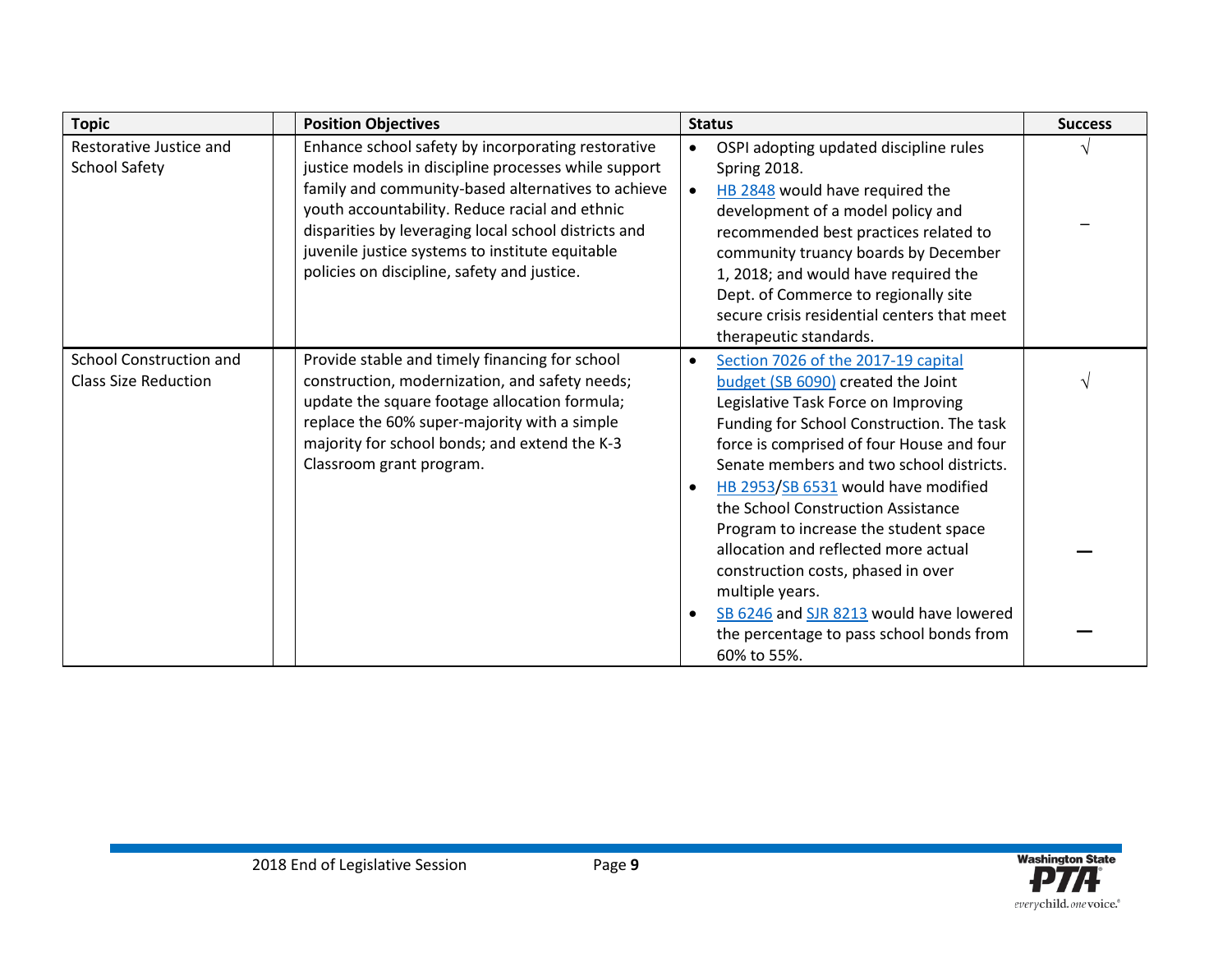#### <span id="page-9-1"></span><span id="page-9-0"></span> $Resolutions<sup>1</sup>$  $Resolutions<sup>1</sup>$  $Resolutions<sup>1</sup>$

| <b>Topic</b>                              | Position Objectives <sup>2</sup>                                                                                                                                                                                                                                                                                                                                         | <b>Status</b>                                                                                                                                                                                                                                                                                                                                                                                                                                                            | <b>Success</b> |
|-------------------------------------------|--------------------------------------------------------------------------------------------------------------------------------------------------------------------------------------------------------------------------------------------------------------------------------------------------------------------------------------------------------------------------|--------------------------------------------------------------------------------------------------------------------------------------------------------------------------------------------------------------------------------------------------------------------------------------------------------------------------------------------------------------------------------------------------------------------------------------------------------------------------|----------------|
| 2.13 Youth Suicide                        | Support programs and projects that educate and<br>inform teachers and support staff, parents, students<br>and the general public about youth suicide<br>prevention - including awareness of the warning<br>signs of suicide among youth -- and that provide<br>support services for survivors of a suicide attempt<br>and for families who have lost someone to suicide. | HB 2496/SB 6141 would have directed and<br>$\bullet$<br>funded OSPI to develop an online one-<br>hour training module for school staff on<br>the recognition, screening, and response<br>to emotional or behavioral distress in<br>students.                                                                                                                                                                                                                             |                |
| 2.19 LGBTQ+ Inclusion                     | Support legislation that creates a safe, supportive<br>and accepting environment in schools, specifically<br>with training for educators and other school-related<br>professionals to support all students, updating<br>health education standards that deal with the issues<br>of sexual orientation, gender identity, and gender<br>expression.                        | SB 5766 would have required<br>$\bullet$<br>development of a model transgender<br>student policy and procedure; schools to<br>designate a primary contact for the<br>transgender student policy and procedure;<br>and annual training to support the<br>implementation of district policies and<br>procedures prohibiting discrimination and<br>harassment, intimidation, and bullying.                                                                                  |                |
| 11.26 Mental Health Needs<br>for Children | Prioritize the funding and availability of mental<br>health professionals for school-based mental health<br>interventions, services-especially at pre-<br>kindergarten and elementary school levels-and<br>ensure access to integrated, accessible, and<br>culturally competent community-based services.                                                                | HB 2779 re-establishes the Children's<br>$\bullet$<br>Mental Health Work Group through the<br>year 2020; requires the delivery of mental<br>health instruction in two high school pilot<br>sites; directs state agencies to develop<br>strategies for expanding home visiting;<br>and directs an advisory group to make<br>recommendations regarding parent-<br>initiated treatment.<br>HB 2496/SB 6141 would have directed and<br>funded OSPI to develop an online one- |                |

 $1$  If a Resolution has a similar Top 5 or Also Supported Position, it is not listed here.



<sup>&</sup>lt;sup>2</sup> Objective listed may not reflect the entire adopted resolution but is a summary or item most aligned with legislation under consideration.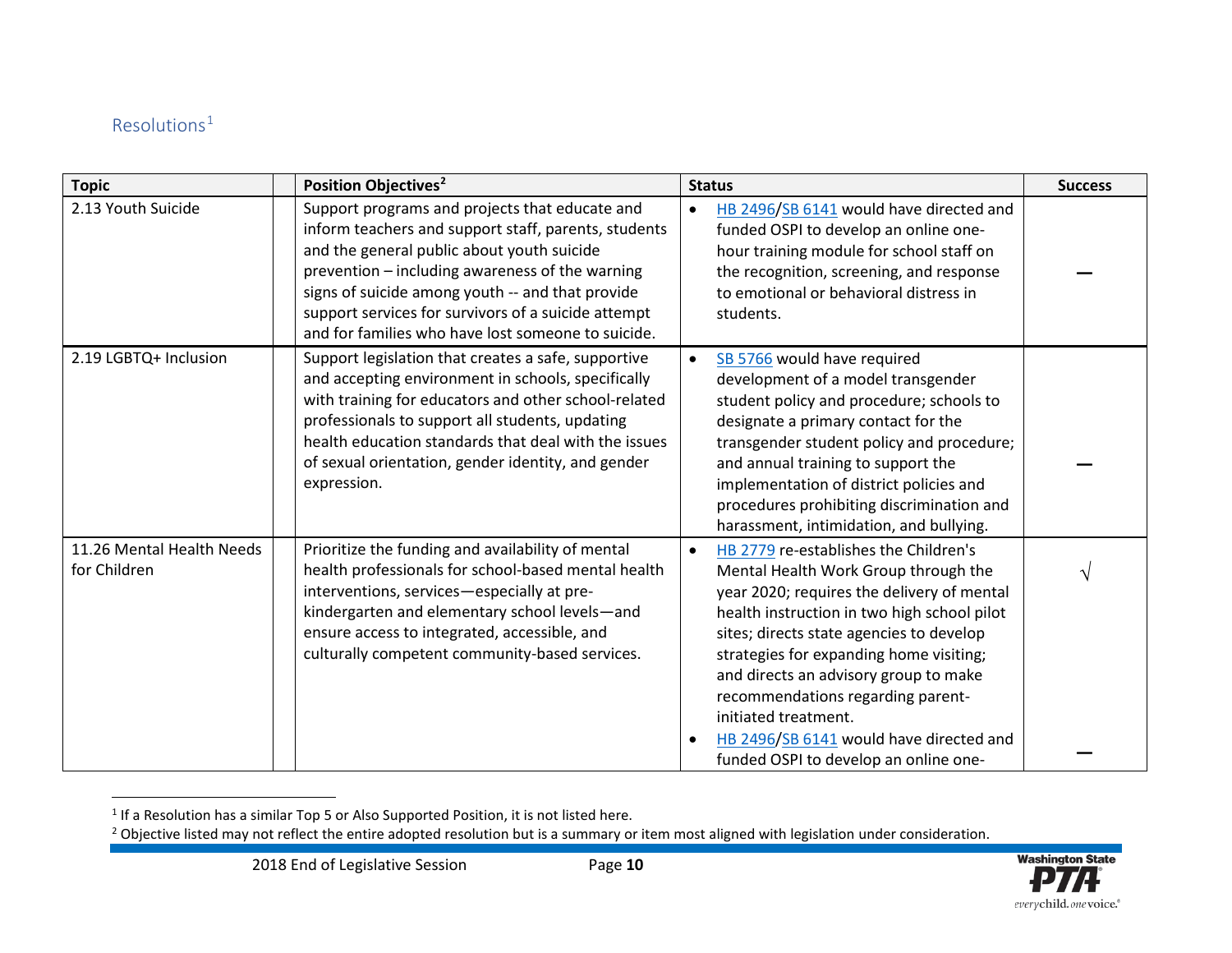| <b>Topic</b><br>18.13 Student Assessment<br>and Testing | <b>Position Objectives</b><br>Oppose any efforts to use a single indicator for<br>making decisions about individual student<br>opportunities such as grade promotion, high school<br>graduation, or entrance into specific educational<br>programs.                                                                                                                                                                                                                                                                                 | hour training module for school staff on<br>the recognition, screening, and response<br>to emotional or behavioral distress in<br>students.<br>SB 6618 would have placed a mental<br>health counselor in every school.<br><b>Status</b><br>HB 1046, HB 2621 and SB 6144 would<br>$\bullet$<br>have eliminated the requirement to pass<br>standardized statewide tests in English<br>Language Arts or Math to graduate.                                                                                                                                                                                                                                                                                                                                                                                                                                                                                                                                 | <b>Success</b> |
|---------------------------------------------------------|-------------------------------------------------------------------------------------------------------------------------------------------------------------------------------------------------------------------------------------------------------------------------------------------------------------------------------------------------------------------------------------------------------------------------------------------------------------------------------------------------------------------------------------|--------------------------------------------------------------------------------------------------------------------------------------------------------------------------------------------------------------------------------------------------------------------------------------------------------------------------------------------------------------------------------------------------------------------------------------------------------------------------------------------------------------------------------------------------------------------------------------------------------------------------------------------------------------------------------------------------------------------------------------------------------------------------------------------------------------------------------------------------------------------------------------------------------------------------------------------------------|----------------|
| 18.32 Dyslexia, Dysgraphia,<br>Dyscalculia, Dyspraxia   | Support early screening for signs and symptoms of<br>language processing disorders including but not<br>limited to dyslexia, dysgraphia, dyscalculia,<br>dyspraxia, with parental notification; support<br>training of parents, teachers and other school<br>personnel in early identification of language<br>processing disorders and use of evidence-based<br>programs that provide explicit instruction, with<br>appropriate accommodations to provide students<br>with equitable access to the general education<br>curriculum. | SB 6162 requires OSPI to convene the<br>$\bullet$<br>Dyslexia Advisory Council (Council) with<br>specified member. By June 1, 2019, the<br>Council must identify and describe<br>screening tools and resources for dyslexia.<br>By June 1, 2020, the Council must report<br>recommendations on the best practices<br>for implementing screenings and multi-<br>tiered interventions, including trainings for<br>school district staff. By June 1, 2021, OSPI<br>must review Council's recommendations<br>and make available to school districts the<br>best practices and the sample information<br>for parents and families.<br>Beginning in school year 2021-22, each<br>$\bullet$<br>school district and charter school must use<br>evidence-based, multi-tiered systems of<br>support to provide interventions to<br>students in kindergarten through second<br>grade who display indications of or areas<br>of weakness associated with dyslexia. |                |